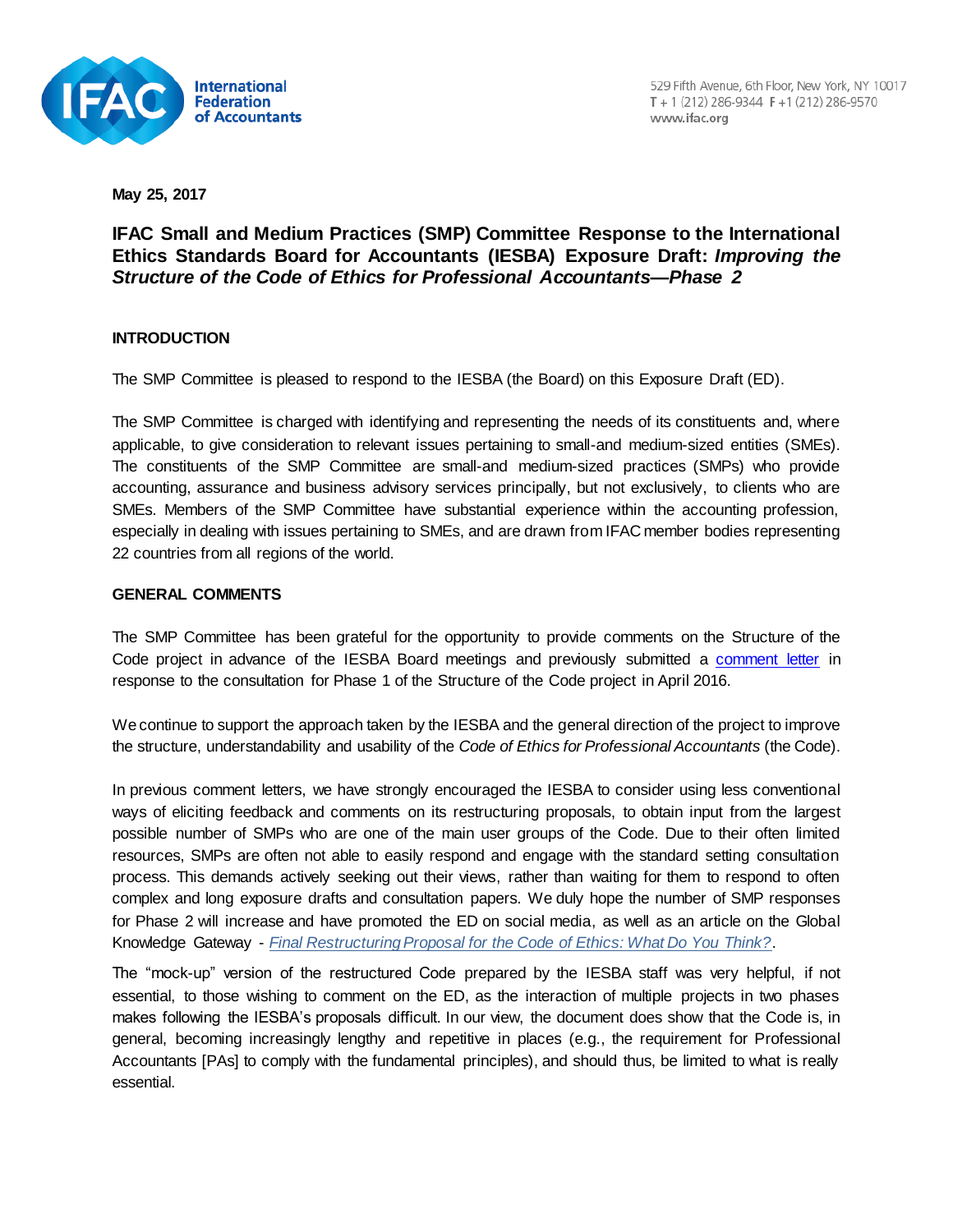

We continue to emphasize that the Code should always prioritize attainment of ethical behavior through application of principles rather than mere prescription. For a global code, this will assist wider compliance rates, as it allows the Code to work in conjunction with various other national requirements.

In general, the Board appears to still have some work to be completed in terms of the consistency of approach (i.e. on how the Code is being re-structured) and the use of revised wording. The work undertaken to further increase clarity of the language and the consistency of text should help the understandability of the Code. In particular, the simple and shorter sentences and increased use of the active voice are helpful. As highlighted in our comment letter for the Phase 1 of the Structure project, the length and complexity of some of the sentences in the Code has caused difficulties for some SMPs (especially the non-native English speakers) and thus, makes comprehension and translation difficult.

# **SPECIFIC COMMENTS**

We have outlined our responses to each question (*in italics*) in the ED below.

- *1. Do you believe that the proposals in this ED have resulted in any unintended changes in meaning of:*
	- *The provisions for Part C of the extant Code as revised in the close-off document for Part C Phase 1?*
	- *The NOCLAR provisions?*
	- *The revised provisions regarding long association?*
	- *The provisions addressing restricted use reports in the extant Code?*
	- *The provisions relating to independence for other assurance engagements (Part 4B)?*

*If so, please explain why and suggest alternative wording.*

We have identified a few areas from the proposals in the ED which we believe require further consideration by the Board.

#### **Revised Wording**

Some paragraphs within the extant Code are clearer than the corresponding proposed restructured requirements. This is particularly true with the International Independence Standards. For example, extant 290.508 states that "…. the relevant provisions … apply only to the members of the engagement team, their immediate family members and close family members". The limitation on such application is precise. In contrast, the proposed requirement R800.9 (a) amends this to read: "… need only apply to …". This revised text could be interpreted as setting a minimum, but it may also imply that the application is not necessary limited to the person listed therein. There are other instances where the phrase "does not need to …." is proposed (see R800.7 and R999.7), going beyond the extant corresponding wording. We suggest the word "need" be deleted in such instances, to be more precise.

In proposed 540.19 A1 IESBA has replaced the term "senior or managing partner" with "chief executive or equivalent". This may be less readily understood in some jurisdictions.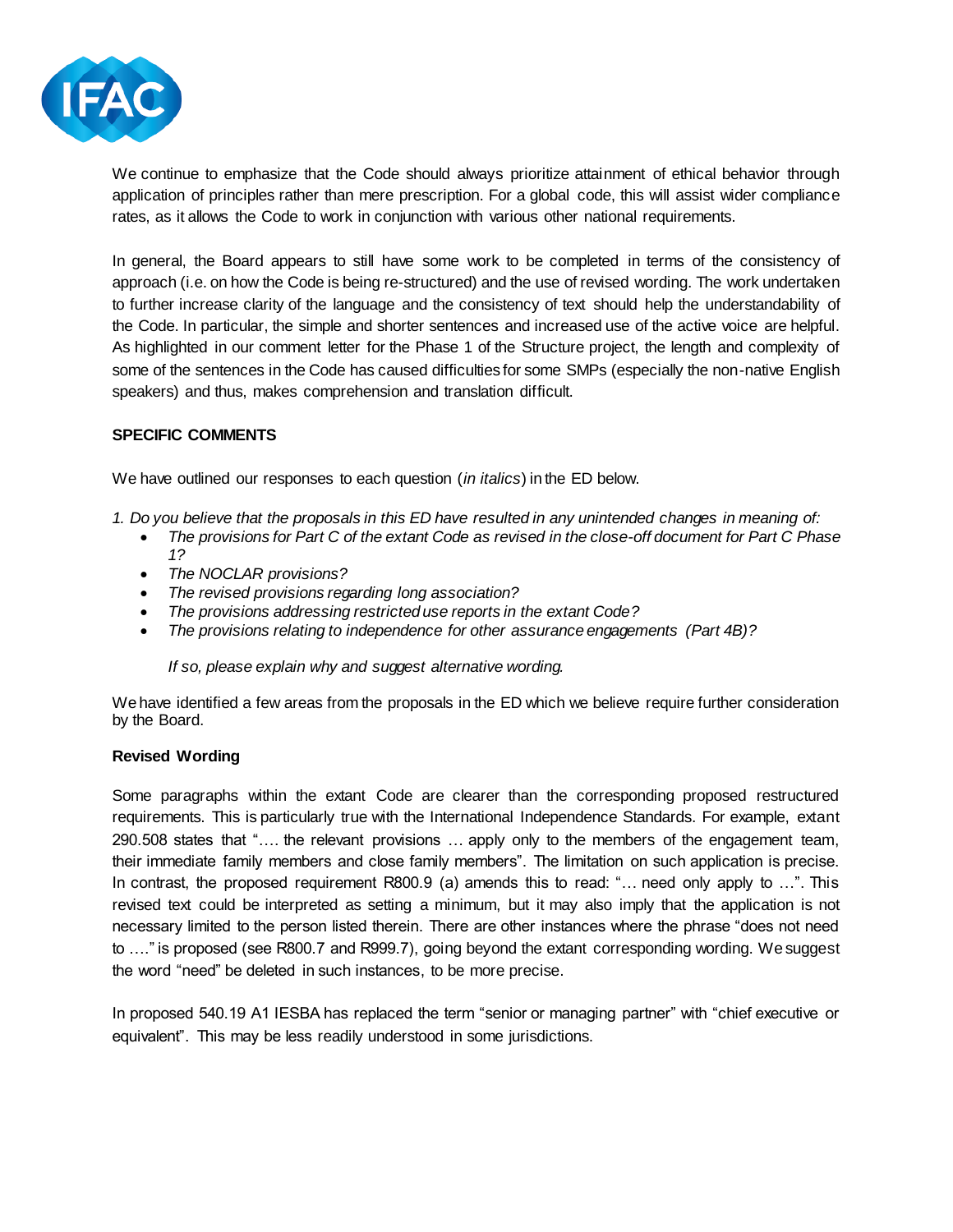

# *2. Do you believe that the proposals are consistent with the key elements of the restructuring as described in Section III of this Explanatory Memorandum?*

We have identified a number of areas from the proposals in the ED which we believe require further consideration by the Board. These are mainly dealing with the restructured elements and the agreed drafting conventions.

# **Clarification of Responsible Party**

We understand that one of the expected outcomes of the Structure Project is to add clarity where certain responsibilities lie. The Code is, however, designed for application by individuals, who are professional accountants, not for firms. The extant Code uses phrases such as: "members of audit teams, firms and network firms" (see 290.4 and 290.1) in relation to independence. The proposed International Independence Standards in the restructured Code refer only to firms. In our view, some of the compliance with fundamental principles can only be achieved by individuals, such that the firm's responsibilities extend to ensuring its partners and staff e.g., exercise due care etc. Hence, we suggest rather than drafting all requirements for firms, such clarification or a distinction between the firm and its personnel may be necessary to get the message across.

# **Repeated Reference to Overall Requirement**

As an introduction to each individual section, it is proposed that the sentence "Professional accountants are required to comply with the fundamental principles and apply the conceptual framework to identify, evaluate and address threats" is being repeated. In our opinion, this overriding requirement is clear in R200.5. It is therefore questionable whether there is a need for such recurring sentences throughout the Code. It makes the Code longer and is also unlikely to have an impact on expected ethical behavior.

# **Drafting Inconsistency**

There is a lack of consistency in drafting the second sentence of the introductory sections dealing with specific circumstances. In some cases these paragraphs state the nature of the threat, but do not clarify which of the fundamental principles' compliance might be threatened (e.g., 220.2, 270.2). In others, both the nature of the threat and compliance with the fundamental principle(s) which might be threatened are stated (e.g., 210.2, 230.2, 240.2). In others, only compliance with the fundamental principle(s) which might be threatened are stated, but not the nature of the threat (e.g., 260.2). Clarity and understanding might be improved if this were dealt with in a consistent manner.

The overriding requirement pertaining to threats to compliance with the Code's fundamental principles is threefold: to identify any threat, to evaluate such threats and to address as appropriate such threat. As far as Section 200 is concerned, this is particularly significant in regard to the overarching requirement in R200.5 as the subsequent application material covers identifying threats (200.6 A1) and evaluating threats (200.6 A2-A4). Yet, conspicuously, the addressing of threats is not highlighted. This is in contrast with the approach in Section 300 which covers identifying, evaluating and addressing the threats, as appropriate.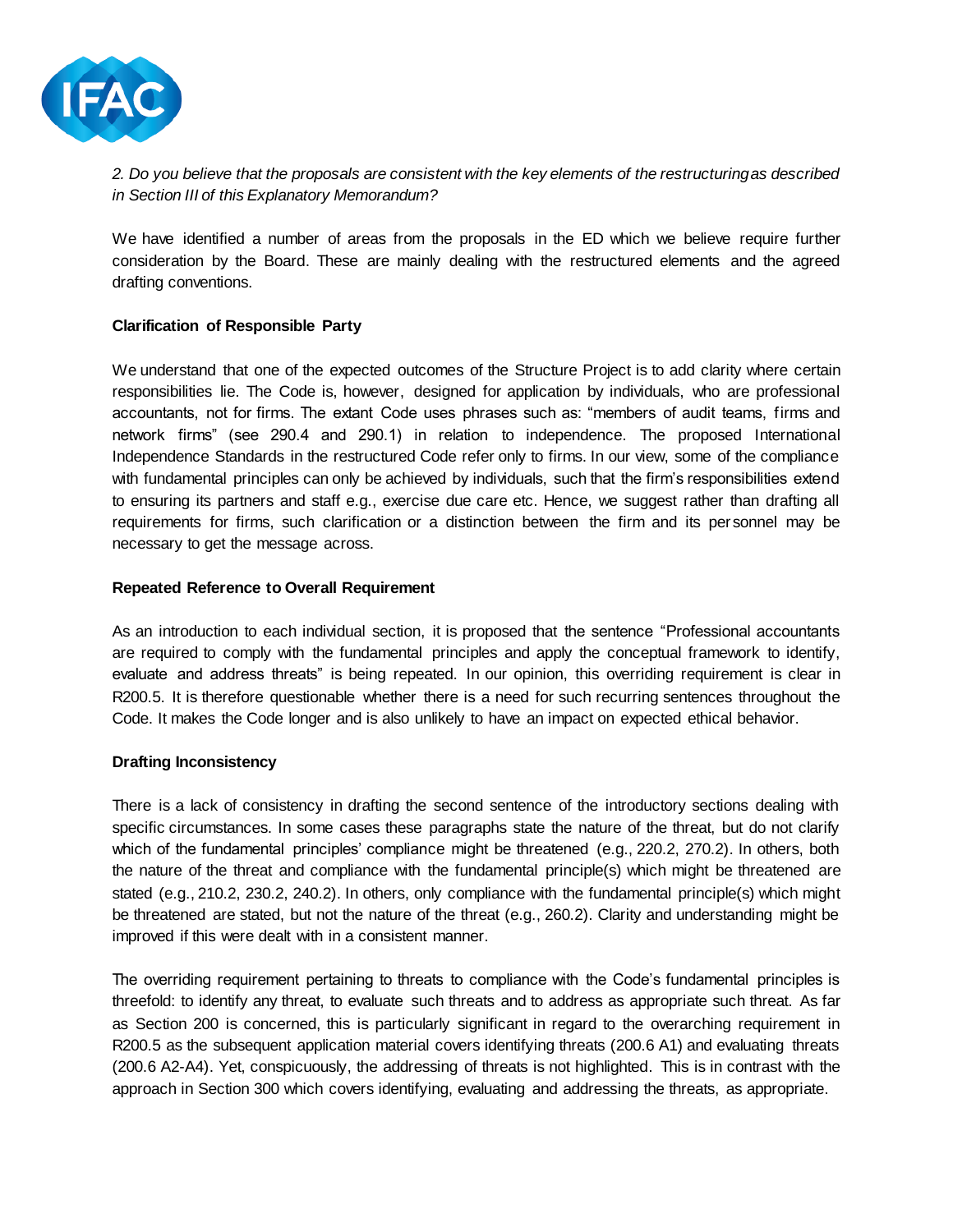

The inconsistent use of bold sub headings is also confusing. For example, the heading "Communicating with those charged with governance" is not bold in Section 200, but is bold in Section 300.

Throughout the ED, various iterations are used when drafting the term "using a third party to review the work of the professional accountants", which are supposed to convey the same outcome. We recognize these are for different situations and types of service offerings, but it may be helpful if these could be more standardized. Some of the examples are:

| Para in the Code      | Wording                                                                     |
|-----------------------|-----------------------------------------------------------------------------|
| 900.32 A1             | Having a professional accountant review the assurance and non-assurance     |
|                       | work as appropriate                                                         |
| 905.5 A <sub>2</sub>  | Having an additional professional accountant who was not an assurance team  |
|                       | member review the work or otherwise advise as necessary                     |
| 905.6 A2              | Have an additional professional accountant who did not take part in the     |
|                       | assurance engagement review the work performed                              |
| 905.10 A <sub>2</sub> | Having a professional accountant review the assurance work or otherwise     |
|                       | advise as necessary                                                         |
| 907.4 A2              | is having a professional review the work performed.                         |
| 911.6 A <sub>2</sub>  | Having the work reviewed by a professional who is not a member of the       |
|                       | assurance team or involved with the assurance engagement                    |
| 922.5 A3              | conducting a review of the work performed by the individual as an assurance |
|                       | team member.                                                                |

Similarly, various phrases are used throughout the Code on the principle of confidentiality, such as:

- "When seeking guidance of third parties, the principle of confidentiality applies" [210.9 A1]
- "While being alert to the principle of confidentiality" [R220.12]
- "The principle of confidentiality applies in communication with external parties" [270.4 A4]

We believe that such statements could be further standardized to ease the reading of the Code and facilitate translations.

We note that Section 906 only contains a requirement, but no application material is provided. On the other hand, Section 907 does not contain any requirements, but there is application material. Although, the introductory paragraph mentions the application of the conceptual framework, a more consistent approach would make the Code easier to follow.

# **Delineation of Requirements and Application Material**

As highlighted in our [response](http://www.ifac.org/publications-resources/smp-committee-response-iesba-exposure-draft-safeguards) to Safeguards – ED 2, there are numerous instances where the draft application materials appear to contain a requirement. We believe that clarification is therefore needed in the following places:

• The wording of 210.8 A1 might imply a hidden requirement because it states "It is generally necessary …", As such, the authority attaching to this application material is not sufficiently clear.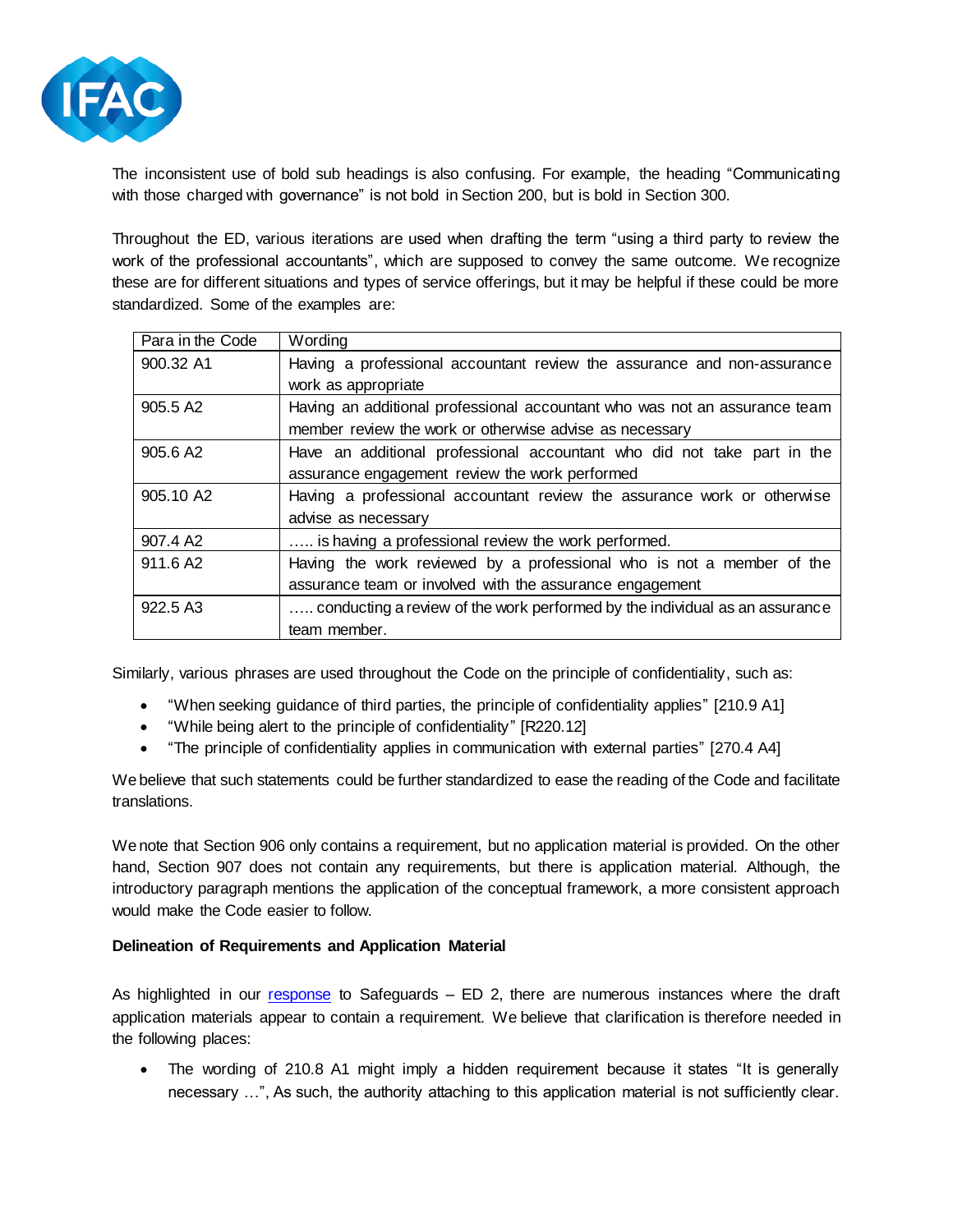

IESBA should clarify the authority (i.e., can a safeguard be deemed effective or ineffective if full disclosure is not made to, and consent obtained from, the relevant parties in one of the various ways as outlined in 210.8 A2?).

- 220.7 A1 states that a requirement "... includes..." which implies the list of inclusions are themselves requirements and so may not be appropriately placed as application material. In this context, 220.10 refers to fulfilling such responsibilities. It is unclear whether this terminology is intended to imply a requirement or otherwise. Consistent terminology would be helpful. As pointed out in our letter to the Board during the Structure Phase I project, it is vital that the Code should be clear that examples are not extensions of any requirements and if following a particular example is required, it should not then be included in the application material.
- 220.10 A1 is currently drafted as "factors to consider in determining ...." which implies that these factors will always have to be considered and, therefore may unintentionally constitute a requirement. A better way to draft this could be "factors that might be considered ……."
- 260.7 A1 uses the construct "when responding to ....., the objectives of the professional accountants are …." . This implies required behavior and mirrors the requirements in this section. Furthermore, the authority of such material that purport to explain a broad objective (or an ideal state) is unclear.
- The second sentence of 200.9 A1 states "In these cases, if matters are communicated with person(s) with management responsibilities, and those persons also have governance responsibilities, the matters do not need to be communicated again with those same persons in their governance role." This is a clarification of a requirement that in itself constitutes a negative requirement. There are similar negative requirements clearly shown as requirements elsewhere in the restructured Code (see R800.7 and R800.8). We suggest this text be moved and placed within a requirements paragraph.
- 240.4 A3 requires the professional accountant to evaluate the nature of the financial interest. This is a requirement and should not be embedded in an application material.
- Use of the present tense in application material should be avoided, as its use makes the authority of such text unclear. There is considerable inconsistency in the drafting of application material. Use of the present tense such as "Matters to consider include …" (see 220.10 A1, 260.16 A1, 360.11 A2, 360.19 A1, 360.30A2, 360.34 A1, 360.36 A3 etc.) implies a non-exhaustive list of matters which are to be considered in all cases (i.e., implies a requirement). In other instances, the proposed text reads "the professional accountant might consider …", which is clearer.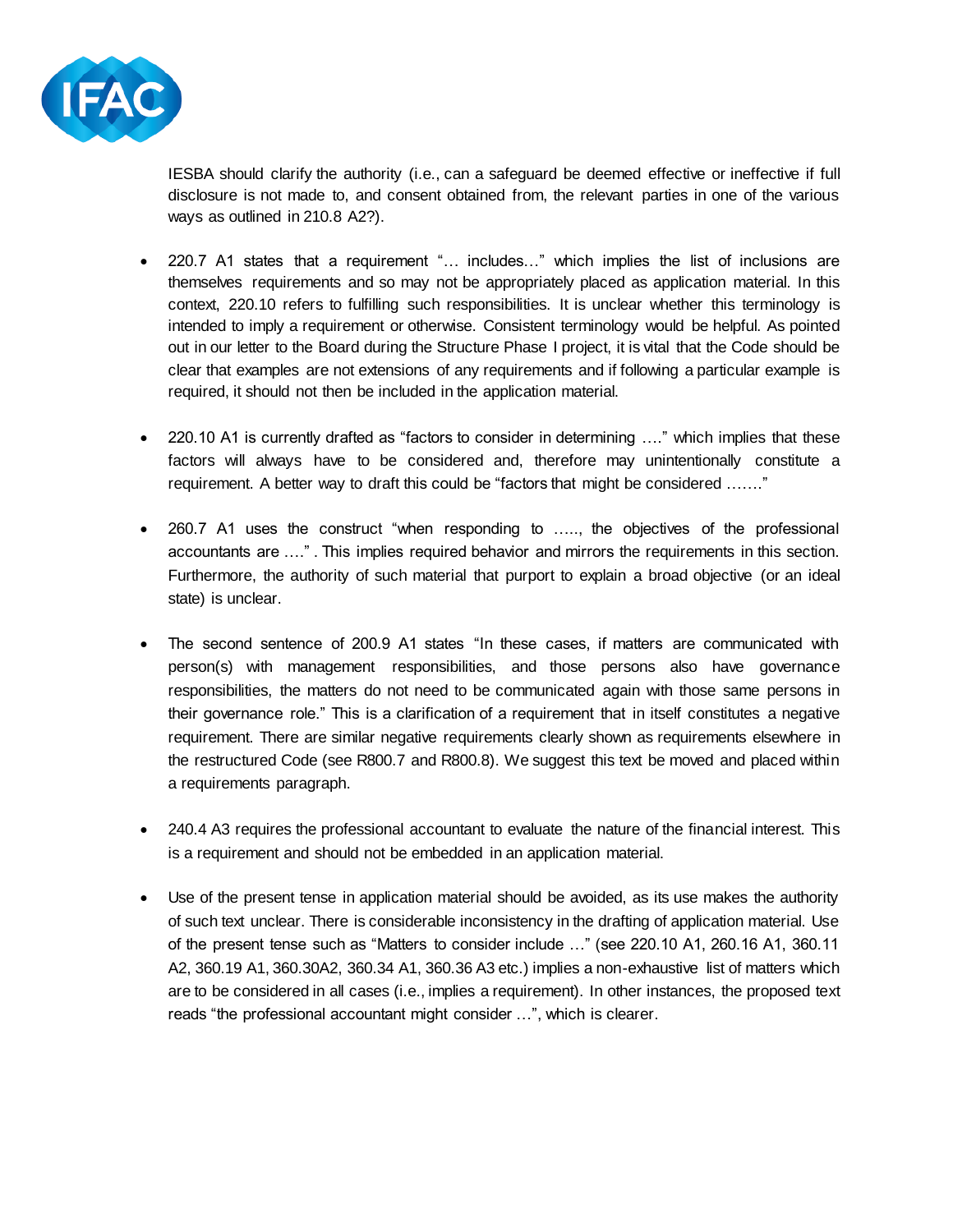

#### **Inconsequential Matters**

Proposed Part 2 includes a reference to clearly inconsequential matters in para 260.7 A3, and is therefore limited to the NOCLAR section. This important clarification ought not to be limited to the section on NOCLAR alone, but be extended to all circumstances giving rise to potential threats covered by the Code, since a clearly inconsequential matter can per se not be deemed to threaten compliance with a fundamental principle anywhere in the Code.

In our view, the prominence of this material should be reconsidered. The fact that a professional accountant is not required to comply with the Code in regard to clearly inconsequential matters limits the applicability of requirements within the Code, and should be much clearer and significantly more prominent. As it impacts (i.e., limits) the overall requirement for professional accountants to identify, evaluate and address threats, its applicability to the Code's requirements needs to be clear.

### **Use of the Terms "Expectations" and "Encouraged To"**

We note several instances where application material refers to "expectations" of professional accountants. Notwithstanding the placement of such text in application material, the use of such terminology does mean that the authority of this text may be less clear than is desirable in the restructured Code.

For example, the second sentence of proposed 200.5 A3 implies that any professional accountant in a suitably senior position in an organization ought to live up to the expectation and thus encourage and promote an ethics-based culture. The extent of such an implicit requirement remains unclear. Further examples include: 260.12 A1, 260.24 A1, 360.10 A2, 360.29 A1 and 905.6 A1.

We also note instances where "professional accountants are encouraged to …" (210.8 A3, 210.9 A1, 220.13 A2, 270.5 A1, 260.23 A1, 260.27 A1 and 360.40 A1). In many cases, encouragement is in relation to documentation. Throughout the ED, there are others cases where documentation is not mentioned (e.g. relating to independence), and yet others where specific documentation appears to be required. Whilst it is clear that encouragement is not intended to equate to a requirement, we are concerned that where such guidance is specifically provided in the Code, this could be perceived as representing best practice and thus represent a de facto requirement. We suspect that regulators will eventually pick this up as such. At the least, some reference to the exercise of professional judgement, or to when such encouraged action might, or might not be, particularly appropriate would be helpful in the Code.

#### **Communication with Those Charged With Governance**

Both R200.8 and R200.9 together with the accompanying application material deal with communication with those charged with governance. Such communication appears only relevant to the extent that it may constitute a safeguard measure in certain circumstances. This aspect is not clear from its placement in the Code and a brief explanation to this end would be helpful.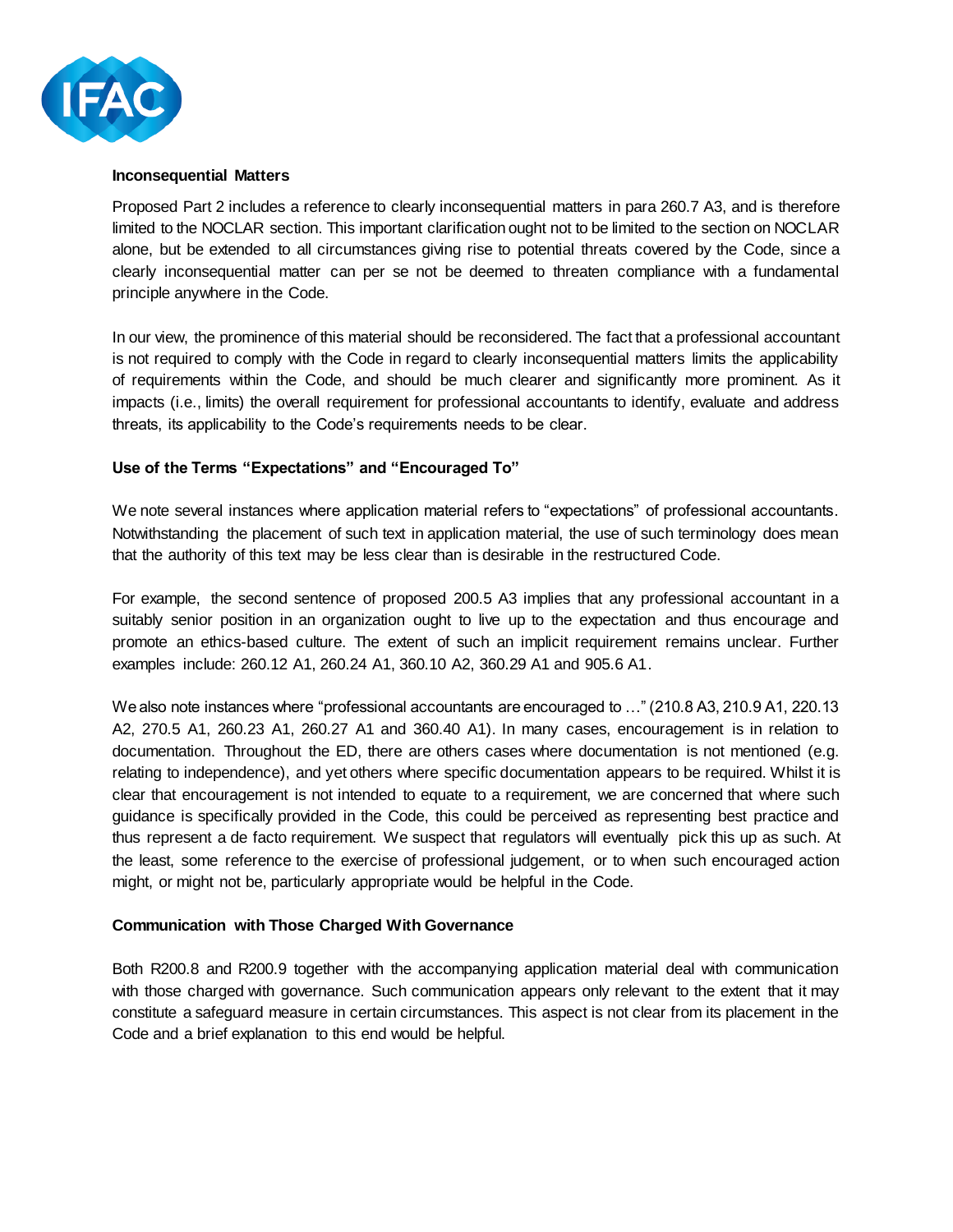

# **Applicability of Part C to PAPPs**

Reading the ED, it is clear that Section 200 is not designed for professional accountants in public practice as many of the examples are simply not relevant to their circumstances (e.g., 220.4.A1, as in this case independence requirements preclude an auditor from being involved in preparation and presentation of financial statements subject to audit). We would like to request the Board to consider using sign-posts within the Code to direct PAPPs to only three specific areas (i.e. conflicts of interest, pressure and inducements) and not the entire Section 200 as this otherwise introduces burdens to individual practitioners, which are likely to be disproportionate. It is not accurate for the Board to state in the "Applicability" ED that this will not entail disproportionate cost to the SMP community when reading the entire Part 2 of the Code.

#### **Unclear Wording and Related Translation Issues**

The term "to consider" is often subject to various interpretations in English, but also causes difficulties on translation. For this reason, standard setters such as the IAASB have chosen to avoid using this term where possible. We note that there are many requirements for the professional accountant to consider certain courses of action (e.g., R220.9, R220.12, R260.9, R360.14, R360.17, R360.26 etc.). There are even more instances of its use in application material. Wherever possible, an alternative term would be preferable, so that it is clear exactly what the requirement is intended to entail.

We believe that Para 360.28 A1 seems to be missing some text. It should be made clear that where the Code's NOCLAR provisions extend beyond matters identified in an audit according to ISAs, additional documentation of such matters is also required.

#### **Other Suggestions**

We have number of editing suggestions for the attention of the task force:

- R923.5 puts a requirement on the management of the assurance client to make all relevant decisions. Instead, the Code should be drafted in a way that the partner or employee of the firm should avoid assuming management responsibility, to be consistent with other parts of the Code (e.g. Para R600.8).
- R924.6 A2 includes "…removing the individual from the assurance engagement.". We believe that "provided that the fact is known" should be added to cover if a staff had entered into an employment negotiations without the firm's knowledge.
- R910.10 contains "… an inheritance, gift, as a result of a merger, or in similar circumstances". We recommend that 'other' should be added – "…in or in other similar circumstances".
- In Para 240.2 we suggest adding the word 'threat after self interest in the second sentence "Selfinterest threat to compliance with the principles….".
- Under Para 905.4 A2, an example of safeguards includes "consulting with a third party such as a professional body or a professional accountant on key assurance judgments and taking appropriate steps following the consultation". This wording "and taking appropriate steps following the consultation" denotes an active follow through action and this drafting convention should be applied consistently to all paragraphs where consulting a third party is mentioned.